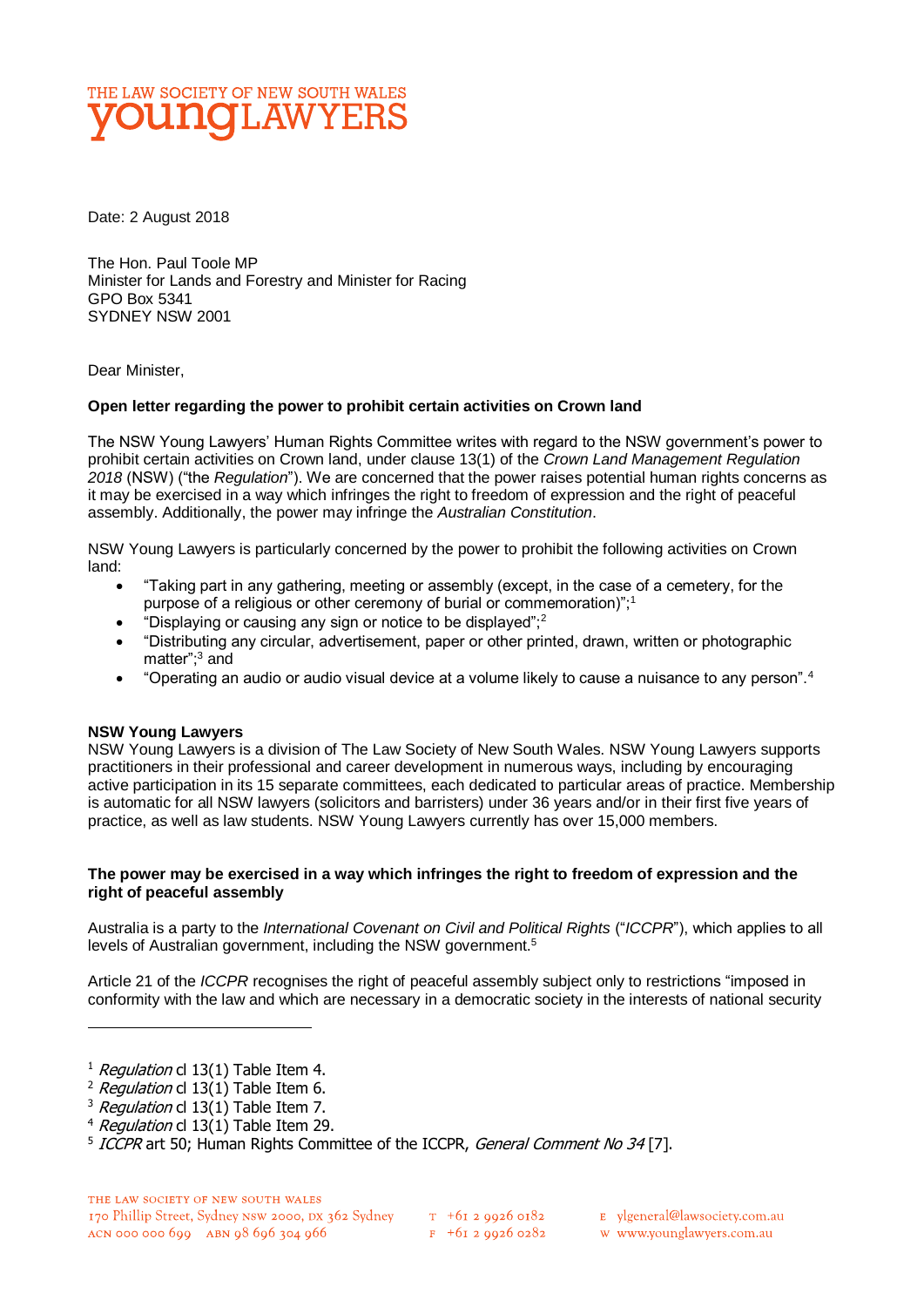## THE LAW SOCIETY OF NEW SOUTH WALES ⊺I.AW

or public safety, public order … the protection of public health or morals or the protection of the rights and freedoms of others."<sup>6</sup>

Article 19(2) of the *ICCPR* states that "Everyone shall have the right to freedom of expression". Article 19(3) recognises that this right may be subject only to such restrictions "as are provided by law and are necessary for the respect of the rights or reputations of others; or for the protection of national security or of public order ... or of public health or morals."7

The United Nations Human Rights Committee ("UNHRC") monitors the implementation of the *ICCPR*. It has the power to issue "General Comments",<sup>8</sup> which are, according to the International Court of Justice, of "great" weight" as interpretive guidance.<sup>9</sup> The UNHRC has stated that restrictions on the right to freedom of expression "must not be overbroad"<sup>10</sup> and:

"When a State party invokes a legitimate ground for restriction of freedom of expression, it must demonstrate in specific and individualized fashion the precise nature of the threat, and the necessity and proportionality of the specific action taken, in particular by establishing a direct and immediate connection between the expression and the threat."<sup>11</sup>

NSW Young Lawyers considers that the power to prohibit certain political activities on Crown land in the *Regulation* is so broad as to go beyond what is necessary or proportionate for the protection of public order. Such a broad power permits the NSW government to prohibit peaceful political activities that pose no threat to public order. For instance, peaceful political activities often take place at Sydney's Hyde Park, which is Crown land. We do not consider it necessary or proportionate for the NSW Government to have the power to prohibit such peaceful political activities.

We are concerned that the power may be used to prohibit peaceful political activities on Crown land including:

- Political gatherings, meetings or assemblies;
- Displaying or causing political signs or notices to be displayed;
- Distributing political circulars, advertisements, papers; and
- Operating an audio or audio visual device such as a megaphone at a volume necessary for a political gathering or assembly.

The power to prohibit these activities may have a chilling effect on the exercise of the right to freedom of expression and the right of peaceful assembly.

NSW Young Lawyers considers that public order is already sufficiently protected by part 4 of the *Summary Offences Act 1988* (NSW) ("*SOA*") and related laws. Part 4 of the *SOA* provides a scheme by which a court can prohibit the holding of a public assembly upon the application of the Commissioner of Police.<sup>12</sup> Related laws include section 545C of the *Crimes Act 1900* (NSW), which creates an offence of knowingly joining or continuing in an unlawful assembly, and section 6 of the *SOA*, which creates an offence of obstructing traffic. NSW Young Lawyers submits that threats to public order can be appropriately managed with these laws.

 $12$  SOA s 25(1).

 $^6$  *ICCPR* art 21.

<sup>&</sup>lt;sup>7</sup> ICCPR art 19(3).

<sup>&</sup>lt;sup>8</sup> ICCPR art 40(4).

<sup>9</sup> Diallo (Republic of Guinea v Democratic Republic of the Congo) (Judgment) [2010] ICJ Rep 639, 664 [66]. <sup>10</sup> Human Rights Committee of the ICCPR, General Comment No 34 [34].

 $11$  Human Rights Committee of the ICCPR, General Comment No 34 [35].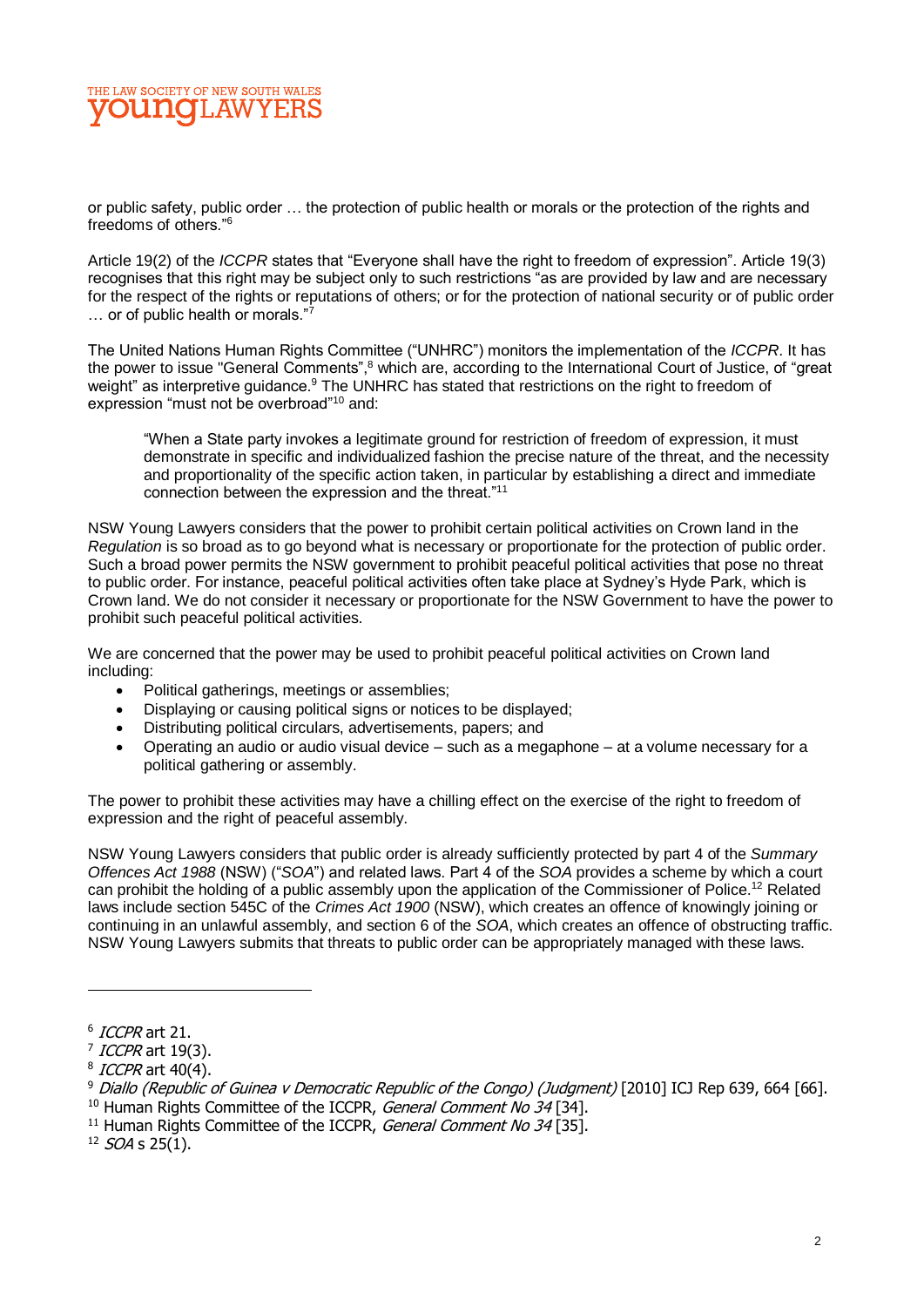## THE LAW SOCIETY OF NEW SOUTH WALES **DUNOLAW**

#### **The power may infringe the freedom of political communication under the** *Australian Constitution*

The *Australian Constitution* implicitly affords freedom of political communication. The freedom may only be burdened by laws that are reasonably appropriate and adapted, or proportionate, to the pursuit of a legitimate purpose in a manner compatible with the maintenance of the system of representative and responsible government for which the Constitution provides.<sup>13</sup>

NSW Young Lawyers submits that the power burdens the freedom of political communication because it permits the NSW government to prohibit peaceful political activities on Crown land.

It is unclear what legitimate purpose the power pursues, particularly in light of the above discussion regarding the necessity of the power for the purpose of protecting public order. The Explanatory Note to the *Regulation* states that one object of the Regulation is to make provision with respect to "the regulation of entry to, and conduct on, certain Crown land". Assuming that this is the power's purpose, then NSW Young Lawyers submits that the power is not reasonably appropriate and adapted, or proportionate, to the purpose.

For a law to be reasonably appropriate and adapted, or proportionate, to a legitimate purpose, the law must be suitable, necessary and adequate in its balance:<sup>14</sup>

- "Suitable" means that the law has "a rational connection to the purpose".<sup>15</sup> NSW Young Lawyers submits that the powers which permit the prohibition of peaceful political activities are so broad as to raise significant doubt as to whether they can be rationally connected to the legitimate purpose of regulating entry to and conduct on certain Crown land.
- "Necessary" means that "there is no obvious and compelling alternative, reasonably practicable means of achieving the same purpose which has a less restrictive effect on the freedom".<sup>16</sup> NSW Young Lawyers submits that the purpose of regulating entry to and conduct on certain Crown land is satisfactorily dealt with by other powers provided for by clause 13 of the *Regulation*.
- "Adequate in its balance" requires a value judgment as to "the balance between the importance of the purpose served by the restrictive measure and the extent of the restriction it imposes on the freedom".<sup>17</sup> NSW Young Lawyers submits that the powers to prohibit certain peaceful political activities on Crown lands are excessive as they impose severe restrictions on freedom of political communication. In the recent High Court case of *Brown v Tasmania*, it was reaffirmed that freedom of political communication is essential to Australia's constitutional system of government and indispensable to the exercise of sovereignty by the Australian people.<sup>18</sup>

In light of the above, NSW Young Lawyers is concerned that the power may be exercised in a way that infringes upon the implied freedom of political communication protected by the Australian Constitution.

<sup>&</sup>lt;sup>13</sup> Lange v Australian Broadcasting Corporation (1997) 189 CLR 520, 567 (Brennan CJ, Dawson, Toohey, Gaudron, McHugh, Gummow and Kirby JJ); McCloy v New South Wales (2015) 257 CLR 178, 200 [23] (French CJ, Kiefel, Bell and Keane JJ) [23]; Brown v Tasmania (2017) 91 ALJR 1089 [88], [150] (Kiefel CJ, Bell and Keane JJ).

<sup>&</sup>lt;sup>14</sup> McCloy v New South Wales (2015) 257 CLR 178, 194 [3] (French CJ, Kiefel, Bell and Keane JJ).

<sup>&</sup>lt;sup>15</sup> McCloy v New South Wales (2015) 257 CLR 178, 194 [3] (French CJ, Kiefel, Bell and Keane JJ).

<sup>&</sup>lt;sup>16</sup> McCloy v New South Wales (2015) 257 CLR 178, 194 [3] (French CJ, Kiefel, Bell and Keane JJ).

<sup>&</sup>lt;sup>17</sup> McCloy v New South Wales (2015) 257 CLR 178, 194 [3] (French CJ, Kiefel, Bell and Keane JJ).

 $18$  Brown v Tasmania (2017) 91 ALJR 1089 [88] (Kiefel CJ, Bell and Keane JJ).